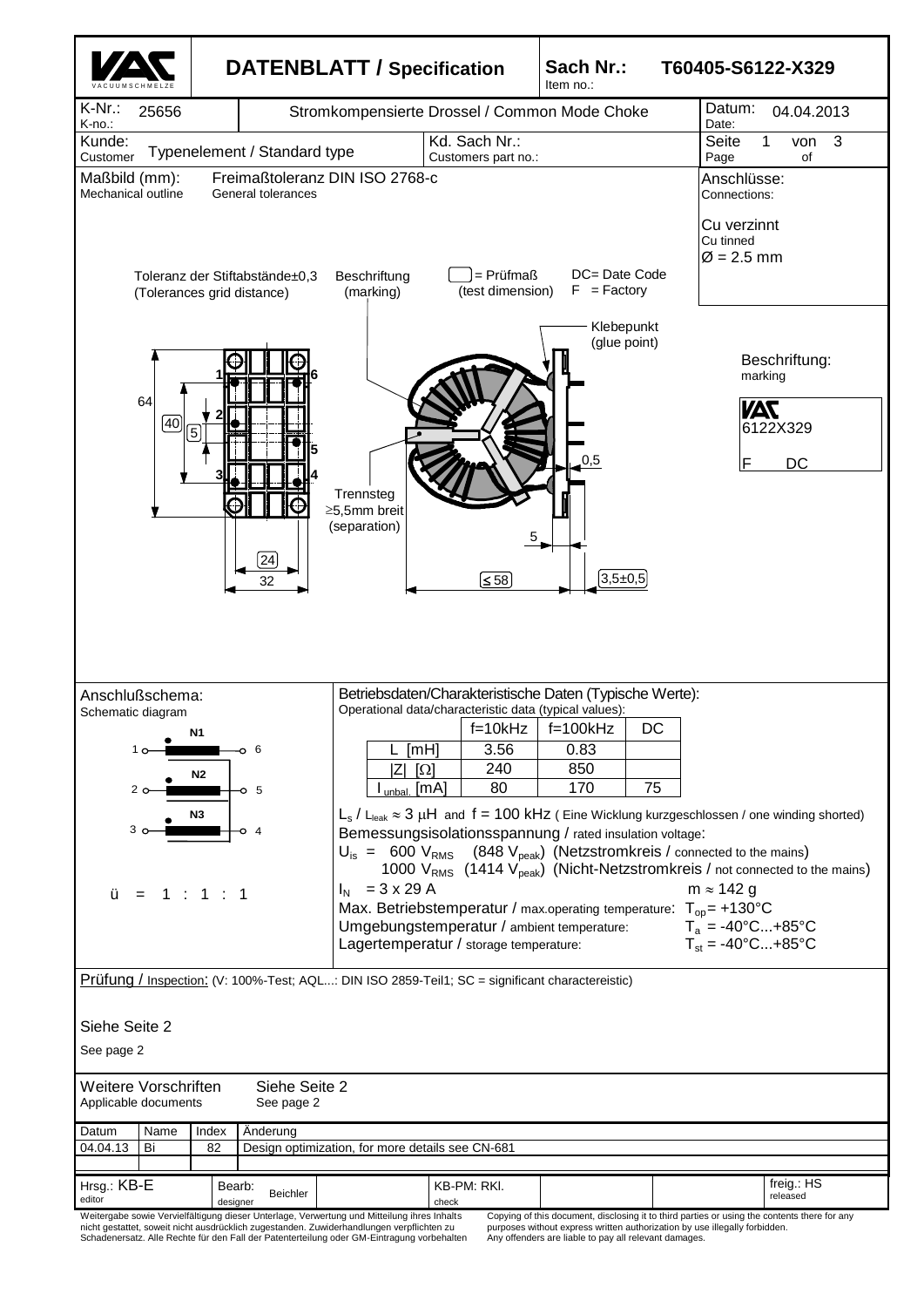|                                                                                                                                                                                                                                                       | <b>DATENBLATT / Specification</b>                                                                                                |                                                                                                                  |                                  | Sach Nr.:<br>Item no.:                                                                        | T60405-S6122-X329                     |  |
|-------------------------------------------------------------------------------------------------------------------------------------------------------------------------------------------------------------------------------------------------------|----------------------------------------------------------------------------------------------------------------------------------|------------------------------------------------------------------------------------------------------------------|----------------------------------|-----------------------------------------------------------------------------------------------|---------------------------------------|--|
| K-Nr.:<br>25656<br>K-no.:                                                                                                                                                                                                                             |                                                                                                                                  | Stromkompensierte Drossel / Common Mode Choke                                                                    |                                  |                                                                                               | Datum:<br>04.04.2013<br>Date:         |  |
| Kunde:<br>Customer                                                                                                                                                                                                                                    | Typenelement / Standard type                                                                                                     |                                                                                                                  | Customers part no.:              | Seite<br>2<br>3<br>von<br>of<br>Page                                                          |                                       |  |
| Prüfung / Inspection: (V: 100%-Test; AQL: DIN ISO 2859-Teil1; SC = significant charactereistic)                                                                                                                                                       |                                                                                                                                  |                                                                                                                  |                                  |                                                                                               |                                       |  |
| 1) $(V)$                                                                                                                                                                                                                                              | M3014:                                                                                                                           | $U_{P,eff/RMS}$ = 2.3kV, 1 s,                                                                                    |                                  | N gegen/vs N                                                                                  |                                       |  |
| 2) (AQL 0,25)                                                                                                                                                                                                                                         | M3011/1:                                                                                                                         | $L_{1}$                                                                                                          | $= 0.83 \text{ mH}$ -30/+50%     | $f = 100$ kHz,                                                                                | $U_{AC,eff/RMS}$ = 2.6V               |  |
| $3)$ (V)                                                                                                                                                                                                                                              | Polarität / Übersetzungsverhältnis: Toleranz $\pm$ 3% ( $\pm$ 0Wdg.)<br>M3011/6:<br>(SC)<br>Tolerance<br>Polarity / Turns ratio: |                                                                                                                  |                                  |                                                                                               |                                       |  |
| 4) (AQL 1/S4)                                                                                                                                                                                                                                         | M3011/5:                                                                                                                         |                                                                                                                  |                                  | $R_{Cu1} \leq 2.0$ m $\Omega$ ; $R_{Cu2} \leq 1.8$ m $\Omega$ ; $R_{Cu3} \leq 2.0$ m $\Omega$ |                                       |  |
| 5) (FIX 05)                                                                                                                                                                                                                                           | M3290:<br>Lötbarkeitstest nach Punkt 1 / solderability test acc. point 1                                                         |                                                                                                                  |                                  |                                                                                               |                                       |  |
| 6) (AQL 1/S4)                                                                                                                                                                                                                                         | M3200:<br>Mechanische Prüfung (Lehre 5.5mm+7mm, siehe Blatt K2-Bild 1)<br>mechanical test (gauge 5.5mm+7mm, see sheet K2-pic 1)  |                                                                                                                  |                                  |                                                                                               |                                       |  |
| Typprüfung / Type test :                                                                                                                                                                                                                              |                                                                                                                                  |                                                                                                                  |                                  |                                                                                               |                                       |  |
| 1) M3064:<br>Stoßspannungsprüfung / surge voltage test: N gegen/vs N                                                                                                                                                                                  |                                                                                                                                  |                                                                                                                  |                                  |                                                                                               |                                       |  |
| Einstellwerte / Settings:<br>1.2 $\mu$ s / 50 $\mu$ s<br>Impulsform (waveform),<br>$U_{\text{P,max}/\text{peak}} = 6.0 \text{ kV}$                                                                                                                    |                                                                                                                                  |                                                                                                                  |                                  |                                                                                               |                                       |  |
| 3 Impulse im Abstand<br>mit wechselnder Polarität<br>$t = 1s$<br>3 pulses in a cycle of<br>with changing polarity                                                                                                                                     |                                                                                                                                  |                                                                                                                  |                                  |                                                                                               |                                       |  |
| 2) M3014:<br>N gegen/vs N<br>$U_{P,eff/RMS}$ = 2.3 kV,<br>$t = 5$ s,                                                                                                                                                                                  |                                                                                                                                  |                                                                                                                  |                                  |                                                                                               |                                       |  |
| Messungen nach Temperaturangleich der Prüflinge an Raumtemperatur<br>Measurements after temperature balance of the test samples at room temperature                                                                                                   |                                                                                                                                  |                                                                                                                  |                                  |                                                                                               |                                       |  |
| Weitere Vorschriften:                                                                                                                                                                                                                                 |                                                                                                                                  |                                                                                                                  |                                  |                                                                                               |                                       |  |
| Applicable documents:                                                                                                                                                                                                                                 |                                                                                                                                  |                                                                                                                  |                                  |                                                                                               |                                       |  |
| Konstruiert, gefertigt und geprüft nach EN 50178 und erfüllt die Vorschriften.<br>Designed, manufactured and tested in accordance with EN 50178 and complies with the standards.                                                                      |                                                                                                                                  |                                                                                                                  |                                  |                                                                                               |                                       |  |
| Parameter / Parameters::                                                                                                                                                                                                                              |                                                                                                                                  |                                                                                                                  |                                  |                                                                                               |                                       |  |
| N1 - N2 - N3<br>Basisisolation / Basic insulation:<br>Verschmutzungsgrad 2 / pollution degree 2                                                                                                                                                       |                                                                                                                                  |                                                                                                                  |                                  |                                                                                               |                                       |  |
| a) Netzstromkreis / connected to the mains                                                                                                                                                                                                            |                                                                                                                                  |                                                                                                                  |                                  |                                                                                               |                                       |  |
| Überspannungskategorie / overvoltage category:<br>Ш                                                                                                                                                                                                   |                                                                                                                                  |                                                                                                                  |                                  |                                                                                               |                                       |  |
| $U_{\text{is,eff}}$ / $U_{\text{is,RMS}} = 600 \text{ V}$ (849 $V_{\text{peak}}$ )<br>Bemessungsisolationsspannung / rated insulation voltage:<br>Prüfspannung / test voltage:                                                                        |                                                                                                                                  |                                                                                                                  |                                  |                                                                                               |                                       |  |
|                                                                                                                                                                                                                                                       |                                                                                                                                  | $U_{P,eff}$ / $U_{P,RMS}$ $\geq$ 1.65 kV<br>Stoßspanng. / surge volt.age: $U_{P,max}$ / $U_{P,peak} \geq 6.0$ kV |                                  | Kurvenform (waveform):                                                                        | 1.2 $\mu$ s / 50 $\mu$ s              |  |
|                                                                                                                                                                                                                                                       | Kriechstrecke / creepage:                                                                                                        |                                                                                                                  |                                  | N1 - N2 - N3 $\geq$ 5.5 (3.0) mm Isolierstoffklasse I                                         | (auf Kernträger)                      |  |
|                                                                                                                                                                                                                                                       |                                                                                                                                  |                                                                                                                  |                                  | Insulation material group I                                                                   | (on core carrier)                     |  |
|                                                                                                                                                                                                                                                       |                                                                                                                                  |                                                                                                                  | ≥.                               | 5.5 (3.0) mm Isolierstoffklasse I<br>Insulation material group I                              | (auf Kern)<br>(on core)               |  |
|                                                                                                                                                                                                                                                       | Luftstrecke / clearance:                                                                                                         | $N1 - N2 - N3 \geq 5.5$ mm                                                                                       |                                  |                                                                                               |                                       |  |
| b) Nicht-Netzstromkreis / not connected to the mains                                                                                                                                                                                                  |                                                                                                                                  |                                                                                                                  |                                  |                                                                                               |                                       |  |
| Uberspannungskategorie / overvoltage category:<br>Ш                                                                                                                                                                                                   |                                                                                                                                  |                                                                                                                  |                                  |                                                                                               |                                       |  |
| $U_{\text{is,eff}}$ / $U_{\text{is,RMS}} = 1000 \text{ V}$ (1410 $V_{\text{peak}}$ )<br>Bemessungsisolationsspannung / rated insulation voltage:                                                                                                      |                                                                                                                                  |                                                                                                                  |                                  |                                                                                               |                                       |  |
|                                                                                                                                                                                                                                                       | Prüfspannung / test voltage:                                                                                                     | $U_{P,eff}$ / $U_{P,RMS}$ $\geq$ 2.25 kV                                                                         |                                  |                                                                                               |                                       |  |
|                                                                                                                                                                                                                                                       | Stoßspanng. / surge volt.age:                                                                                                    | $U_{P, max}$ / $U_{P, peak} \ge 6.0$ kV                                                                          |                                  | Kurvenform (waveform):<br>Isolierstoffklasse I                                                | 1.2 $\mu$ s / 50 $\mu$ s              |  |
|                                                                                                                                                                                                                                                       | Kriechstrecke / creepage:                                                                                                        |                                                                                                                  | $N1 - N2 - N3 \geq 5.5 (5.0)$ mm | Insulation material group I                                                                   | (auf Kernträger)<br>(on core carrier) |  |
|                                                                                                                                                                                                                                                       |                                                                                                                                  |                                                                                                                  | $≥ 5.5(5.0)$ mm                  | Isolierstoffklasse I<br>Insulation material group I                                           | (auf Kern)<br>(on core)               |  |
|                                                                                                                                                                                                                                                       | Luftstrecke / clearance:                                                                                                         | $N1 - N2 - N3 \geq 5.5$ mm                                                                                       |                                  |                                                                                               |                                       |  |
| Design: Isoliersystem gemäß UL 1446 / insulation system compliant to UL 1446: File No.: E209169 (BASF 130-1), 130°C<br>Bauelement-Träger, Draht und Isoliermaterialien / component fixture, wire and insulation materials:<br>UL-gelistet / UL-listed |                                                                                                                                  |                                                                                                                  |                                  |                                                                                               |                                       |  |
|                                                                                                                                                                                                                                                       |                                                                                                                                  |                                                                                                                  |                                  |                                                                                               |                                       |  |
| Hrsg.: KB-E<br>editor                                                                                                                                                                                                                                 | Bearb:<br><b>Beichler</b><br>designer                                                                                            |                                                                                                                  | KB-PM: RKI.<br>check             |                                                                                               | freig.: HS<br>released                |  |
|                                                                                                                                                                                                                                                       |                                                                                                                                  | Weitergabe sowie Vervielfältigung dieser Unterlage, Verwertung und Mitteilung ihres Inhalts                      |                                  | Copying of this document, disclosing it to third parties or using the contents there for any  |                                       |  |

Weitergabe sowie Vervielfältigung dieser Unterlage, Verwertung und Mitteilung ihres Inhalts<br>nicht gestattet, soweit nicht ausdrücklich zugestanden. Zuwiderhandlungen verpflichten zu<br>Schadenersatz. Alle Rechte für den Fall

Copying of this document, disclosing it to third parties or using the contents there for any purposes without express written authorization by use illegally forbidden. Any offenders are liable to pay all relevant damages.